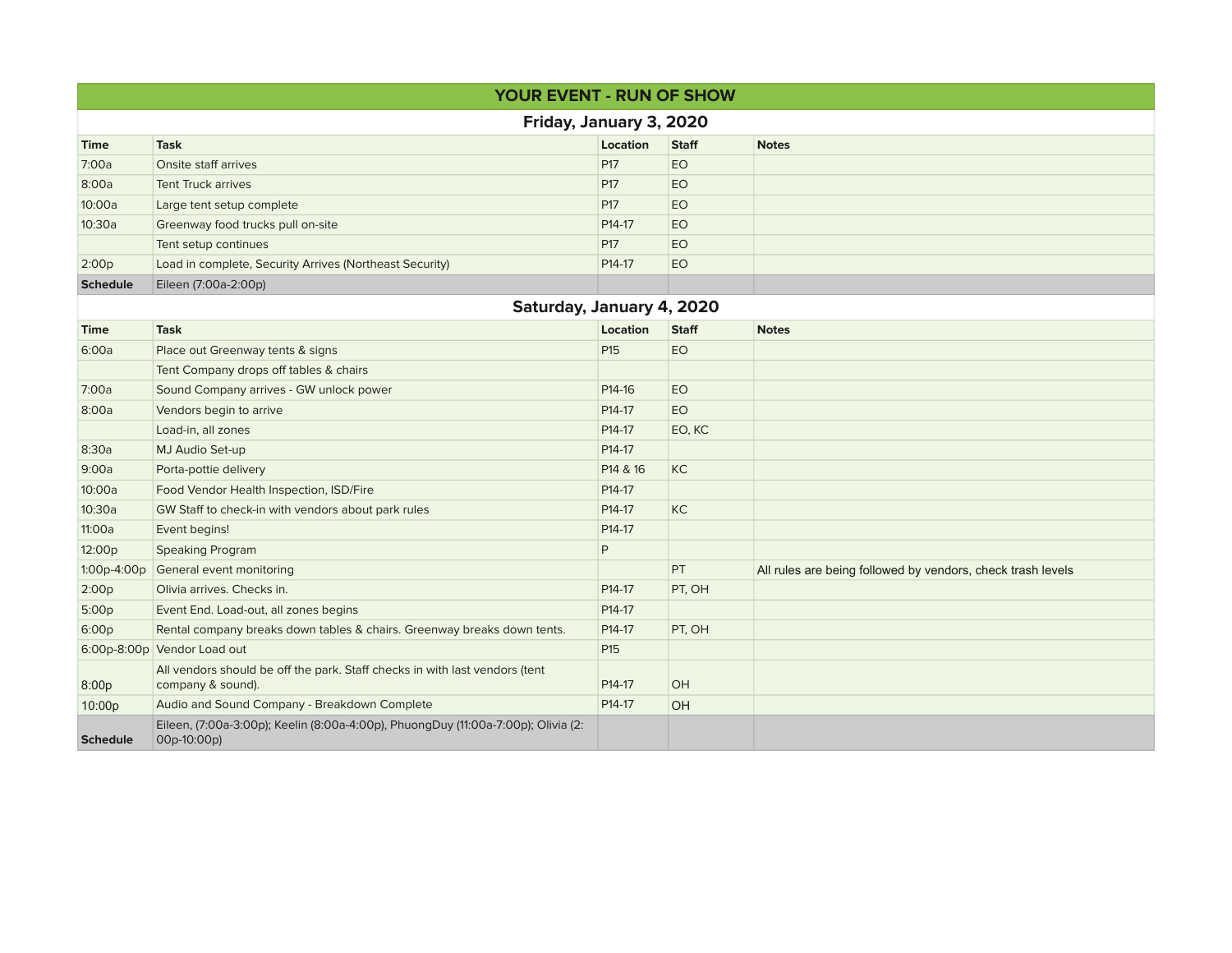| <b>Event Contact List</b>          |                                       |               |                 |
|------------------------------------|---------------------------------------|---------------|-----------------|
|                                    |                                       |               |                 |
| <b>Greenway Contacts</b>           | Role                                  | <b>Number</b> | <b>Schedule</b> |
| Eileen Ong                         | <b>Assistant Director of Programs</b> | XXX-XXX-XXXX  | $7a-3p$         |
| <b>Keelin Caldwell</b>             | <b>Director of Programs</b>           | XXX-XXX-XXXX  | $8a-4p$         |
| PhuongDuy Tran                     | Programs Manager                      | XXX-XXX-XXXX  | $11a-7p$        |
| Olivia Horte                       | <b>Senior Programs Coordinator</b>    | XXX-XXX-XXXX  | $2p-10p$        |
| Chris Cook                         | Weekend Officer on Duty               | XXX-XXX-XXXX  | $9a-5p$         |
| <b>Rachel Lake</b>                 | Weekend Officer on Duty               | XXX-XXX-XXXX  | $9a-5p$         |
|                                    |                                       |               |                 |
|                                    |                                       |               |                 |
| <b>Event Partner Contacts Role</b> |                                       | <b>Number</b> |                 |
| <b>Jim Smith</b>                   | <b>Event Lead</b>                     | XXX-XXX-XXXX  | $7a-3p$         |
| <b>Andy Price</b>                  | <b>Event Assistant 1</b>              | XXX-XXX-XXXX  | $8a-4p$         |
| Laura Daniels                      | <b>Event Assitant 2</b>               | XXX-XXX-XXXX  | $11a-7p$        |
|                                    |                                       |               |                 |
|                                    |                                       |               |                 |
| <b>Third Party Contacts</b>        | Role                                  | <b>Number</b> |                 |
| <b>Tent Contact</b>                | <b>Tent Company</b>                   | XXX-XXX-XXXX  |                 |
| Food Truck Owner                   | <b>Food Truck</b>                     | XXX-XXX-XXXX  |                 |
| <b>Bathroom Contact</b>            | Portable Bathroom Company             | XXX-XXX-XXXX  |                 |
| Sound Contact                      | Company                               | XXX-XXX-XXXX  |                 |
| <b>Trash Contact</b>               | <b>Trash Company</b>                  | XXX-XXX-XXXX  |                 |
| <b>Security Company</b>            | <b>Security Guard</b>                 | XXX-XXX-XXXX  |                 |
|                                    |                                       |               |                 |
|                                    |                                       |               |                 |
|                                    |                                       |               |                 |
|                                    |                                       |               |                 |
|                                    |                                       |               |                 |